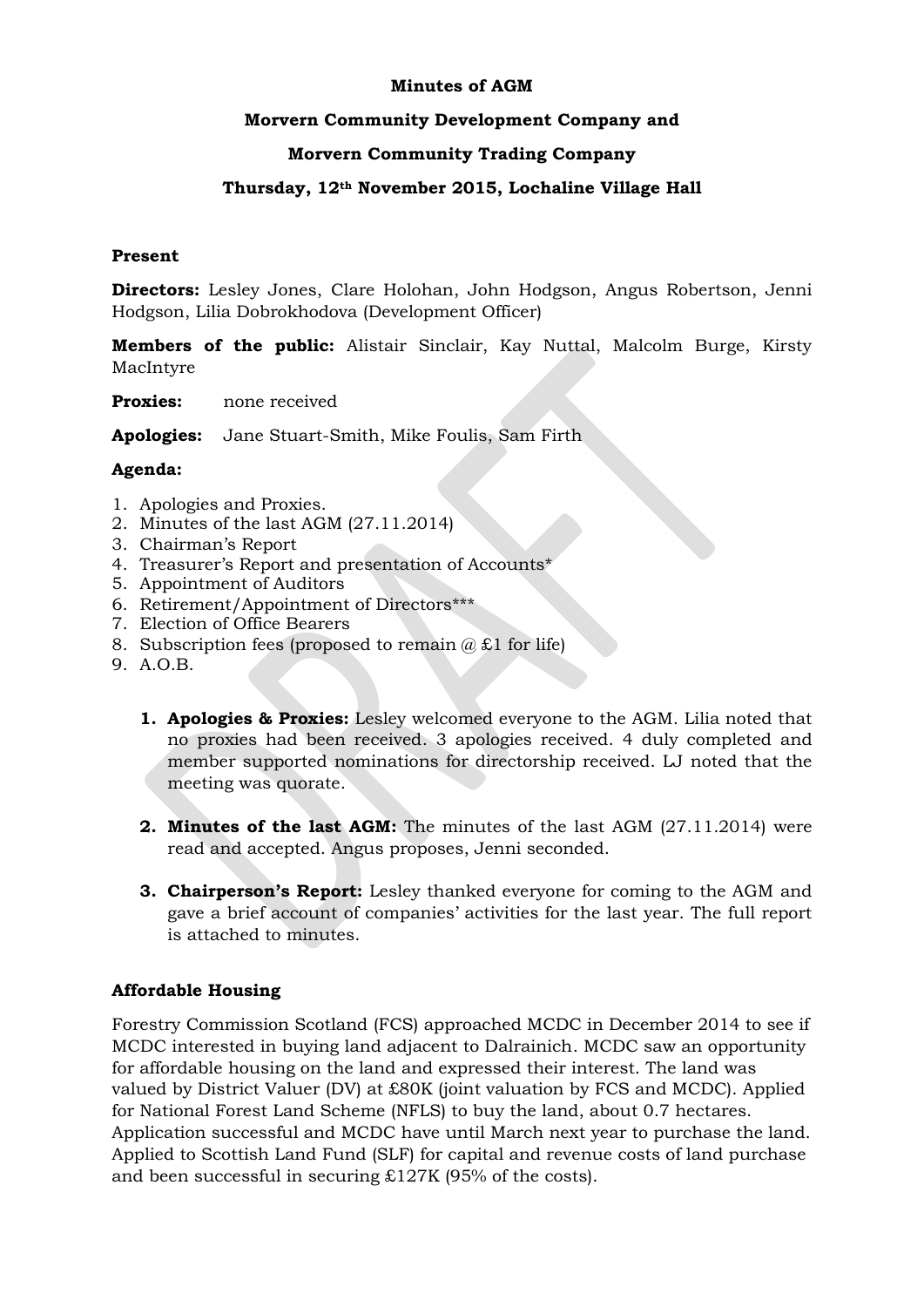# **Sheltered Housing**

Private individual approached MCDC with a view to selling part of his garden for sheltered housing. Attractive proposition as MCDC already own the land adjacent. A triangle of Ardtornish land will be required to be purchased too. MCDC are in negotiations with land owners. DV has valued the land. Money from SLF available for purchase.

## **Community Building (Old Scout Hut site)**

MCDC engaged JR Architects to carry out a feasibility into affordable, sheltered housing while looking at possibility of a community building at the Old Scout Hut site. Plans have been laid out in front of the community on 28th October during a drop in session in the Village Hall. Architects have revamped the plans at the Old Scout Hut site following the consultation and plans will be submitted to planners shortly. New plans are available at AGM.

## **Morvern Hydro**

Loan of £150K still available to MCDC to take the project to financial close. Applied to NFLS, application successful now MCDC have 18 months to agreed a lease with FCS on 1 or both rivers – Allt achadh Forsa and Barr River. MCDC tendered for full hydro feasibility and have a preferred contractor. Also obtained pre – planning advise which has not flagged up anything unusual. The Government has taken away pre – accreditation for FITs and tax relief benefits for share offers but there is a hope that community hydro will still be a viable option for MCDC. Currently, MCDC are waiting for the outcome of consultation before spending any money.

## **Marina Expansion**

Looking into modifying pontoons layout to allow for larger boats and installing swinging moorings. Hope to complete by the start of next season.

## **Website**

Up and running and used by community organisations, i.e. Lochaline Village Hall and Morvern Community Trust. Other community organisations are encouraged to have presence on [www.morvern.org](http://www.morvern.org/)

# **4. Treasurer's Report & Presentation of Accounts**

Angus presented MCDC charity accounts and MCTC management accounts to the meeting. Angus proposed approving the accounts, Clare seconded. Lesley Jones signed both sets of accounts.

MCDC and MCTC accounts will shortly be available on [www.morvern.org](http://www.morvern.org/) once they come back from accountants.

- **5. Appointment of Auditors:** Currently using R.A.Clement Associates. Angus proposed to stay with them, Jenni seconded.
- **6. Retirement & Appointment of Directors:** Lesley Jones and Jane Stuart Smith are to stand down as Directors and can not be re elected this time in accordance with the Constitution. Although Morvern Community Council have not formed in October 2015, John and Jenni Hodgson (2 MCC